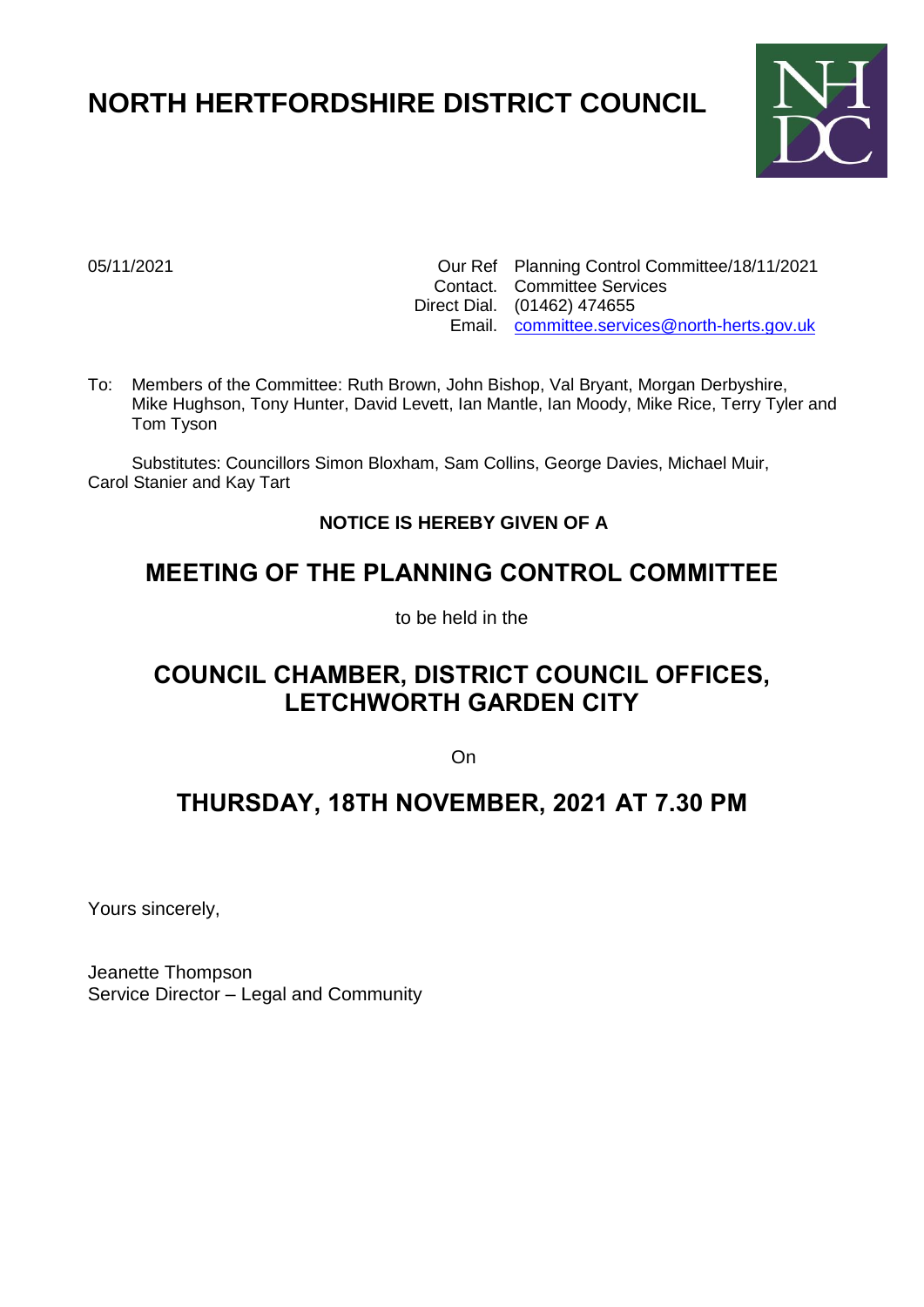### **\*\*MEMBERS PLEASE ENSURE THAT YOU DOWNLOAD ALL AGENDAS AND REPORTS VIA THE MOD.GOV APPLICATION ON YOUR TABLET BEFORE ATTENDING THE MEETING\*\***

## **Agenda Part l**

**Item Page**

### **1. APOLOGIES FOR ABSENCE**

Members are required to notify any substitutions by midday on the day of the meeting.

Late substitutions will not be accepted and Members attending as a substitute without having given the due notice will not be able to take part in the meeting.

### **2. NOTIFICATION OF OTHER BUSINESS**

Members should notify the Chair of other business which they wish to be discussed at the end of either Part I or Part II business set out in the agenda. They must state the circumstances which they consider justify the business being considered as a matter of urgency.

The Chair will decide whether any item(s) raised will be considered.

### **3. CHAIR'S ANNOUNCEMENTS**

Members are reminded that any declarations of interest in respect of any business set out in the agenda, should be declared as either a Disclosable Pecuniary Interest or Declarable Interest and are required to notify the Chair of the nature of any interest declared at the commencement of the relevant item on the agenda. Members declaring a Disclosable Pecuniary Interest must withdraw from the meeting for the duration of the item. Members declaring a Declarable Interest, wishing to exercise a 'Councillor Speaking Right', must declare this at the same time as the interest, move to the public area before speaking to the item and then must leave the room before the debate and vote.

### **4. PUBLIC PARTICIPATION**

To receive petitions, comments and questions from the public.

### **5. 20/01138/RM LAND SURROUNDING BURLOES COTTAGES, NEWMARKET ROAD, ROYSTON, HERTFORDSHIRE** REPORT OF THE DEVELOPMENT AND CONSERVATION MANAGER

(Pages 5 - 20)

Reserved matters application including appearance, layout, scale and landscaping for the erection of 83 dwellings with associated sub- station, infrastructure, including attenuation basin and Local Area of Play (pursuant to outline planning permission granted under ref 17/00110/1 including the approval of drainage details for this phase required by condition 10 of that permission).